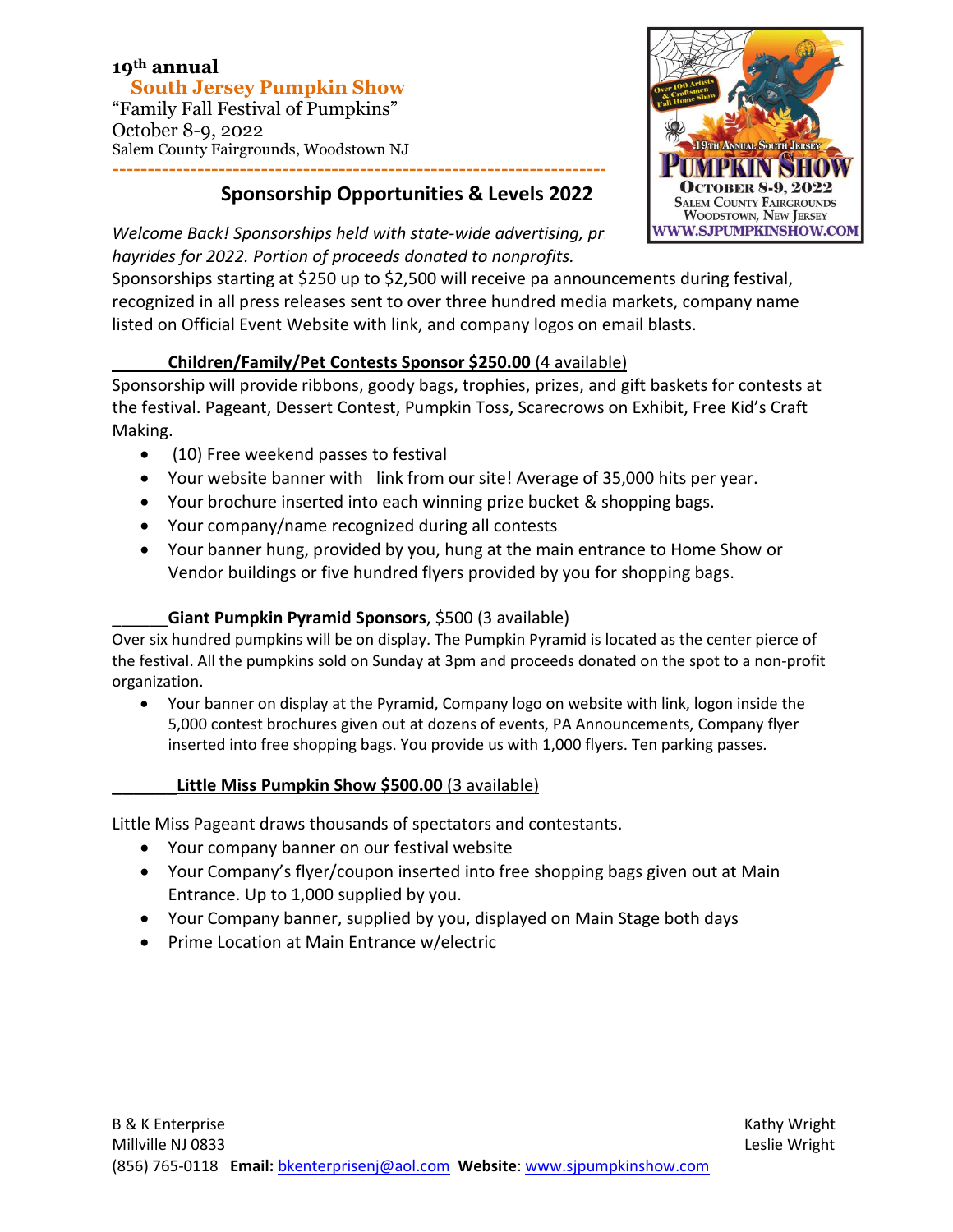## **Event Co-Sponsorship \$1,500.00 (4 available)**

Live bands/DJ perform both days of festival on the Main Stage, country, classic rock, top forty tunes, and jazz. Event contests winners are announced on main stage.

- (1) 10' x 10 'Prime Vendor Booth Space exhibit booth space/electric/table/chairs
- Your company Name/Logo/link on Festival website
- Company Banner on Facebook Page
- Your company banner, supplied by you, on Main Stage both days
- Entertainment will acknowledge and promo your Company during sets
- Flyers supplied by your company inserted into shopping bags. 1,000
- (20) free weekend parking passes family and friend

#### **Official Event Sponsor \$2,500** (one only)

Your company can take advantage of this unique opportunity to market your image, products, and services at this highly publicized 2-day family fall festival. Our highly diverse festival goers of THOUSANDS makes us the ideal partner in reaching your target marketing This face-to-face element offers you the chance to get leads, offer festival savings and highlight your services.

- Signage/banner opportunities Your banners placed on main stage, front entrance to festival. (Banners supplied by you) (3 total)
- **Prime Location** Exhibit Space. Electric and table setups provided by festival. Prime traffic locations of your choice. 'Ten by twenty' area
- **Free** Full Page Advertisement Page on our event website.
- **Business Name/Banner on Facebook Page**
- Corporate logo on event email blasts. Emailed monthly until event.
- Mentions in radio commercials to air one week out from festival
- Opportunity to bring inflatable for increased visibility
- **Free** link from our [www.sjpumpkinshow.com](http://www.sjpumpkinshow.com/)
- **Free** twenty weekend parking passes for clients, staffing and family.
- **Overhead PA announcement over the two days.**